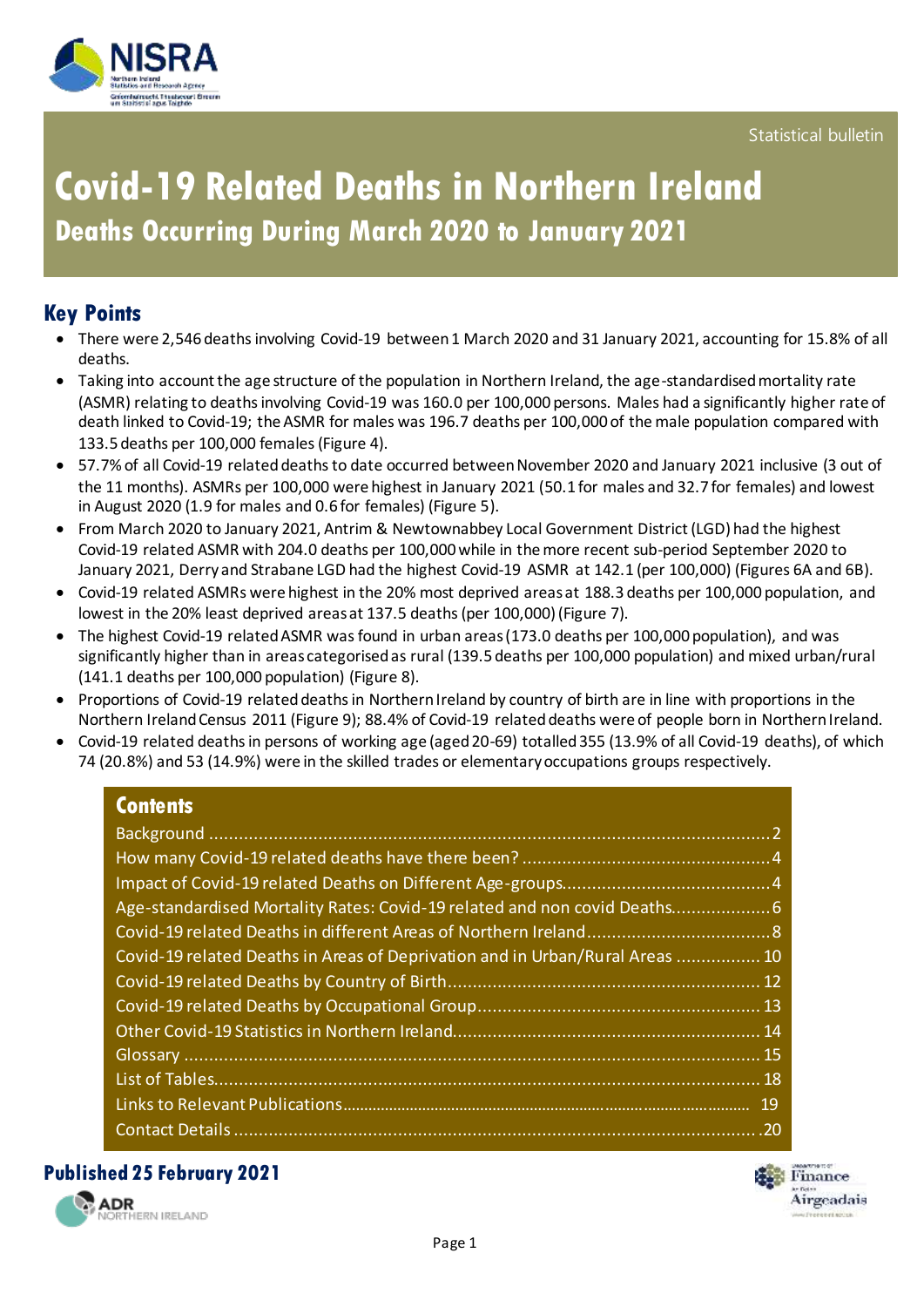### <span id="page-1-0"></span>**Background**

The Northern Ireland Statistics & Research Agency (NISRA) publishes timely but provisional weekly counts of [death registrations in Northern Ireland.](https://www.nisra.gov.uk/publications/weekly-deaths) To allow for registration and processing, these figures are published seven days after the week <code>ends.From</code> 3<sup>rd</sup> April 2020<sup>A</sup>, the NISRA weekly deaths release wassupplemented with deaths relating to Covid-19 (that is, where Covid-19 was mentioned on the death certificate, including in combination with other health conditions).

To meet user need for more information, this is the third<sup>B</sup> report providing additional analysis over and above the weekly bulletin. This bulletin contains analysis of all Covid-19 related deaths that occurred (based on the date of death) in Northern Ireland in the eleven-month period between 1st March 2020 and 31st January 2021, taking account of the latest available death registrations up to and including 17<sup>th</sup> February 2021.

This report includes analyses of Covid-19 related deaths for age, sex and different geographical areas including Local Government Districts, area deprivation and urban/rural residence. As well as reporting on Covid-19 mortality rates from March 2020 - January 2021 overall, monthly mortality rates are also included.High level information on Covid-19related deaths by occupation and by country of birth is also provided; these analyses are limited due to small numbers but are presented in light of user need. Some comparisons are made between Covid-19 related and non-Covid-19 related deaths to contextualise the statistics; further information is available in an accompanying spreadsheet.

This report is an Official Statistics publication and statistics are produced to the high professional standards as set out in th[e Code of Practice for Official Statistics](https://www.statisticsauthority.gov.uk/code-of-practice/).

This analysis has been supported by the ADR-NI<sup>C</sup>. The content of this bulletin will be kept under review and more detail may be presented in future bulletins.

#### **Covid-19 Definition**

1

Deaths due to Covid-19 included in this bulletin reflect where Covid-19 or 'suspected' or 'probable' Covid-19 was mentioned anywhere on the death certificate, including in combination with other health conditions. This bulletin contains analysis of all Covid-19 related deaths occurring (based on date of death) in Northern Ireland between 1st March 2020 and 31st January 2021.

<sup>&</sup>lt;sup>A</sup> Publication date 3<sup>rd</sup> April reporting on deaths up to week ending 27 March 2020.

<sup>&</sup>lt;sup>B</sup> <https://www.nisra.gov.uk/publications/covid-19-related-deaths-northern-ireland>

<sup>&</sup>lt;sup>c</sup> https://www.adruk.org/about-us/our-partnership/adr-northe rn-ireland/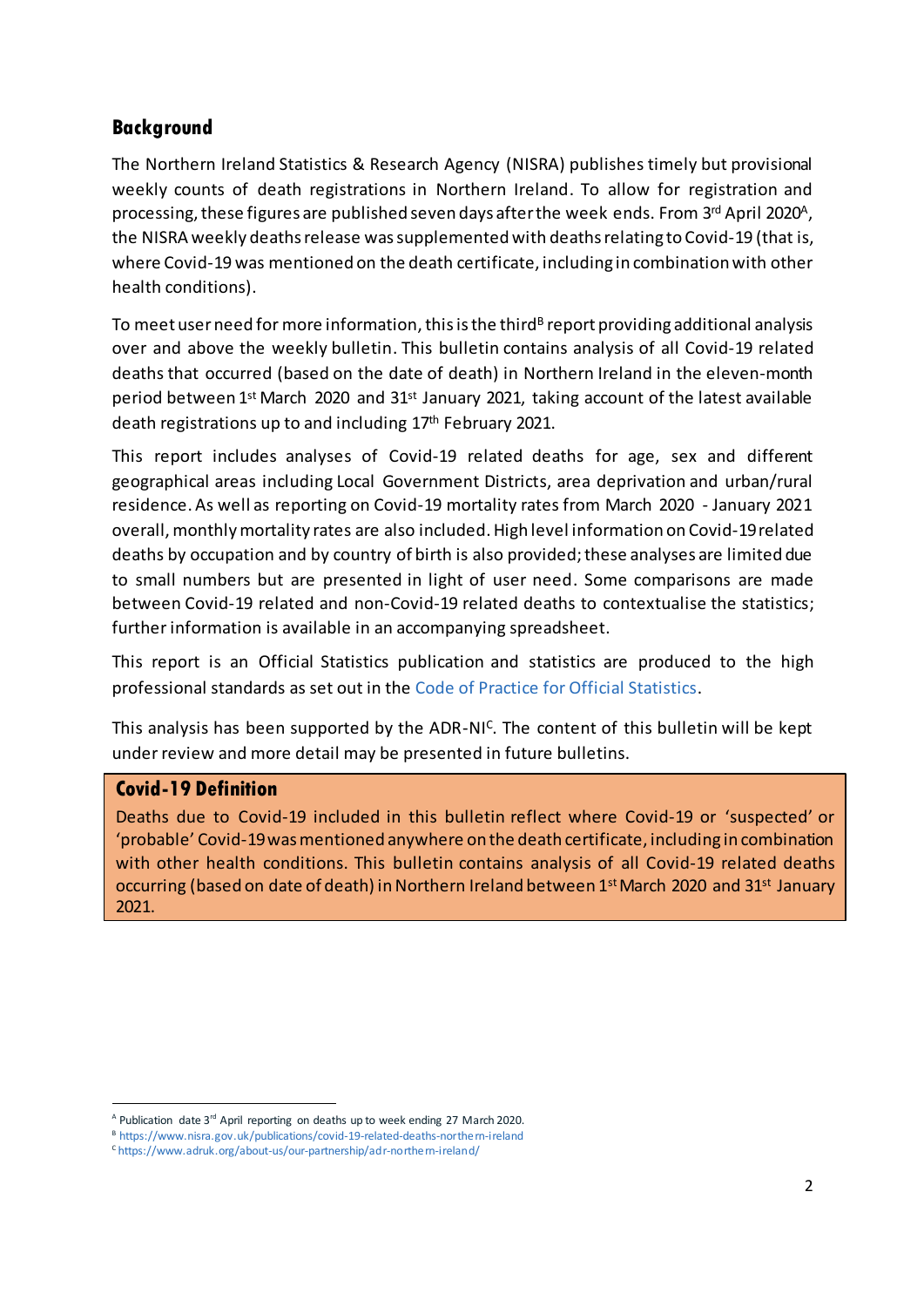### **Date of Occurrence and Date of Registration**

This bulletin is based on the **date the death occurred** (rather than date of registration as commonly used in official death statistics). Death registration information is collected by the General Register Office Northern Ireland. Data included in this report are provisional as numbers reported as occurring in a certain time period can change over time, i.e. a death that occurred in August can be registered much later, for example, ifreferred to the coroner. The NISRA weekly deaths registrations report will continue to report provisional deaths involving Covid-19 in Northern Ireland registered in each week (ending on a Friday) and compiled at the end of the following week.

During the Covid-19 pandemic, a number of changes have been made to the usual process of certifying and registering a death which have been enabled by the Coronavirus Act 2020<sup>D</sup>. More detail is available from the [Department of Health website](https://www.health-ni.gov.uk/publications/covid-19-guidance-surrounding-death) and the weekly report of [death registrations in Northern Ireland.](https://www.nisra.gov.uk/publications/weekly-deaths) The latter also explains the key differences between [the daily Northern Ireland Government updates a](https://www.health-ni.gov.uk/news)nd [dashboard](https://app.powerbi.com/view?r=eyJrIjoiZGYxNjYzNmUtOTlmZS00ODAxLWE1YTEtMjA0NjZhMzlmN2JmIiwidCI6IjljOWEzMGRlLWQ4ZDctNGFhNC05NjAwLTRiZTc2MjVmZjZjNSIsImMiOjh9) provided by the Department of Health, and NISRA's death registration statistics.

#### **Mortality Rates**

Mortality rates in this report have been calculated based on the number of deaths occurring over an 11 month period from 1<sup>st</sup> March 2020 to 31<sup>st</sup> January 2021.

The number of deaths occurring in a population is useful for determining the magnitude of a public health problem. However, **mortality rates** are used when making comparisons between population groups (for example, comparing males and females or geographies) or when comparing trends over time. Mortality rates are a measure of the frequency of occurrence of death in a particular population at risk during a particular time period.

**An age-specific mortality rate** allows comparison between specified age groups; it is expressed as the number of new deaths per 100,000 population at risk. Five-year age or ten-year age group categories are commonly used.

Mortality rates generally increase with age. A population with a greater proportion of older people is expected to have more deaths per population. To adjust for different age profiles in different populations (e.g. different regions or countries), statistical techniques are used to adjust or 'standardize' mortality rates among populations to be compared. **Age-standardised mortality rates (ASMRs)** are presented per 100,000 people and are standardised to the [2013 European Standard Population.](https://ec.europa.eu/eurostat/documents/3859598/5926869/KS-RA-13-028-EN.PDF)

### **Rounding**

 $\overline{a}$ 

Percentages included in the figures and charts do not always add to 100 per cent due to rounding.

<sup>D</sup> <http://www.legislation.gov.uk/ukpga/2020/7/introduction/enacted>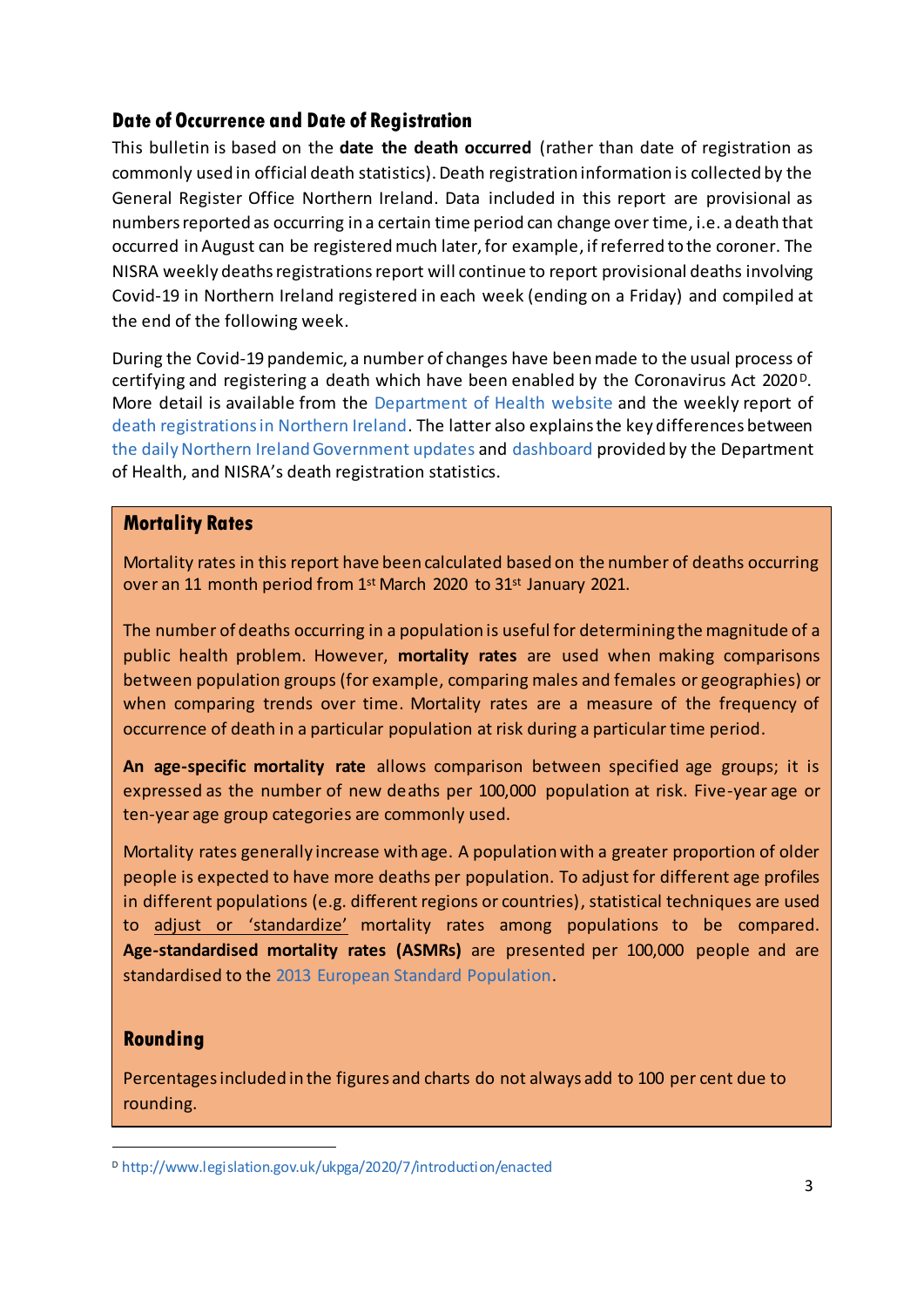### **Population Estimates**

The 2019 Mid-year population estimates for Northern Ireland have been used to calculate all mortality rates. They reflect the resident population of Northern Ireland based on the most recent Census, allowing for births, deaths, net migration and ageing of the population since 2011. The specific population estimates used to calculate rates are detailed in the [accompanying spreadsheet.](https://www.nisra.gov.uk/publications/covid-19-related-deaths-northern-ireland) The 2020 mid-year population estimates are due to be published in June 2021. Furtherinformation o[n population estimates](http://www.ons.gov.uk/peoplepopulationandcommunity/populationandmigration/populationestimates), and their methodology is available from the [NISRA website](https://www.nisra.gov.uk/publications/2019-mid-year-population-estimates-northern-ireland).

### <span id="page-3-0"></span>**How many Covid-19 related deaths have there been?**

From 1<sup>st</sup> March to 31<sup>st</sup> January 2021, 16,114 deaths occurred in Northern Ireland (Figure 1). This includes 2,546 Covid-19 related deaths, thereby accounting for 15.8% of all deaths during the period. The first Covid-19 related death occurred on 18<sup>th</sup> March. Of all Covid-19 related deaths occurring during this period, 50.3% were male (1,281) and 49.7% were female (1,265). For non Covid-19 related deaths during the reporting period, males (n=6,650) and females (n=6,918) accounted for 49.0% and 51.0% of deaths respectively.

<span id="page-3-1"></span>

## **Impact of Covid-19 Related Deaths on Different Age-groups**

Figure 2 shows that, between March 2020 and January 2021, 41.8% of male and 40.9% of female Covid-19 related deaths were among people aged 80-89 years. However, these numbers do not take account of differences in population sizes. For example, persons aged 80-89 years in Northern Ireland account for 3.0% and 4.2% of the male and female population respectively<sup>E</sup> .

<sup>E</sup> <https://www.nisra.gov.uk/publications/2019-mid-year-population-estimates-northern-ireland>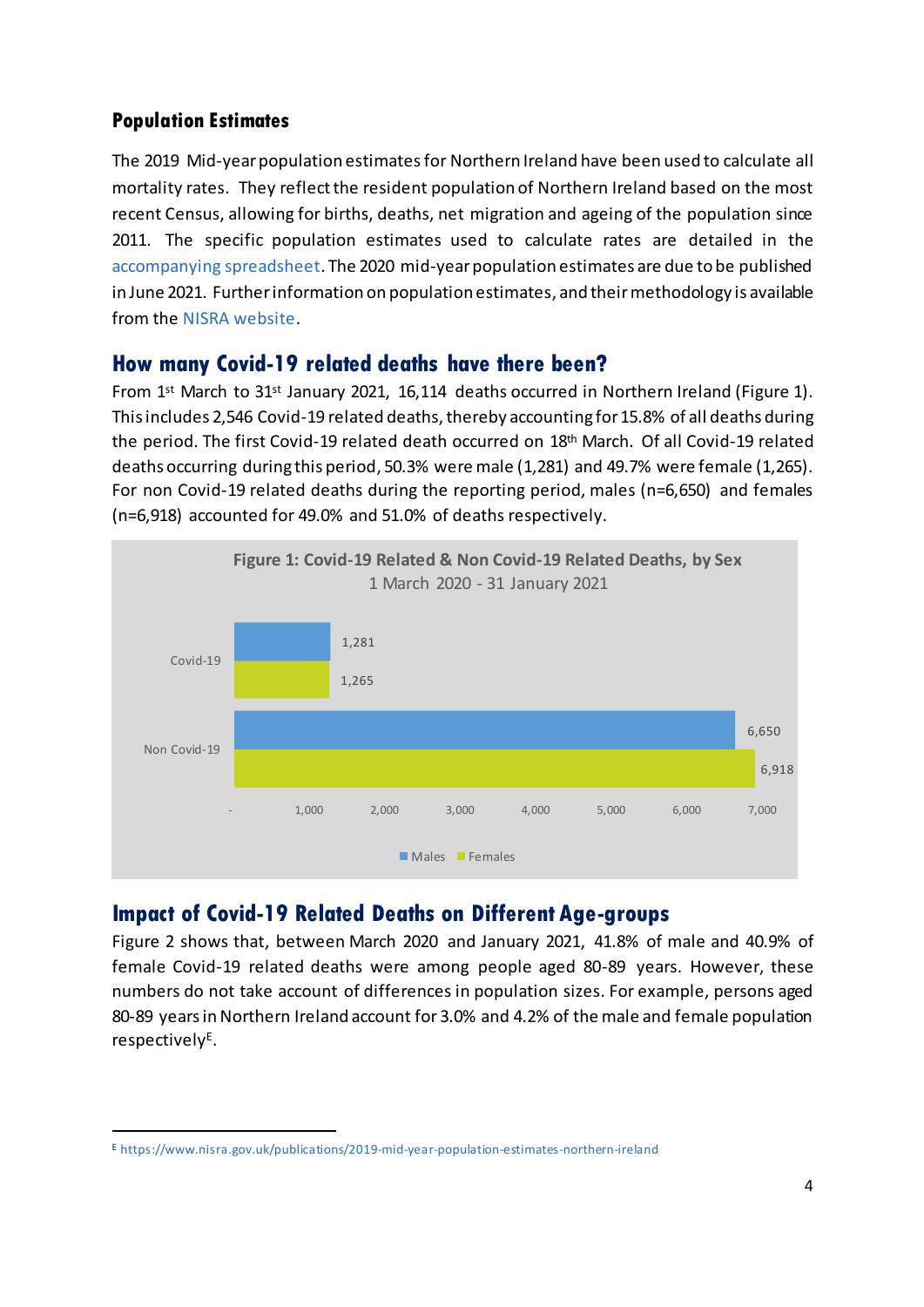

Looking instead at the age-specific mortality rates for males and females (Figure 3), the mortality rate increased consistently with age, with notable increases evident in males and females between the 80-89 and 90+ age groups. The age group 90 years and over had the highest age-specific mortality rate for both males (4,632 per 100,000 males) and females (3,739 per 100,000 females). Across all age-groups, males had a higher age-specificCovid-19 mortality rate than females. There were similarnumbers of males and females in the Covid-19 related deaths (Figure 1), however, as there are fewer males than females in the older age groups, males had a proportionately higher rate of death.

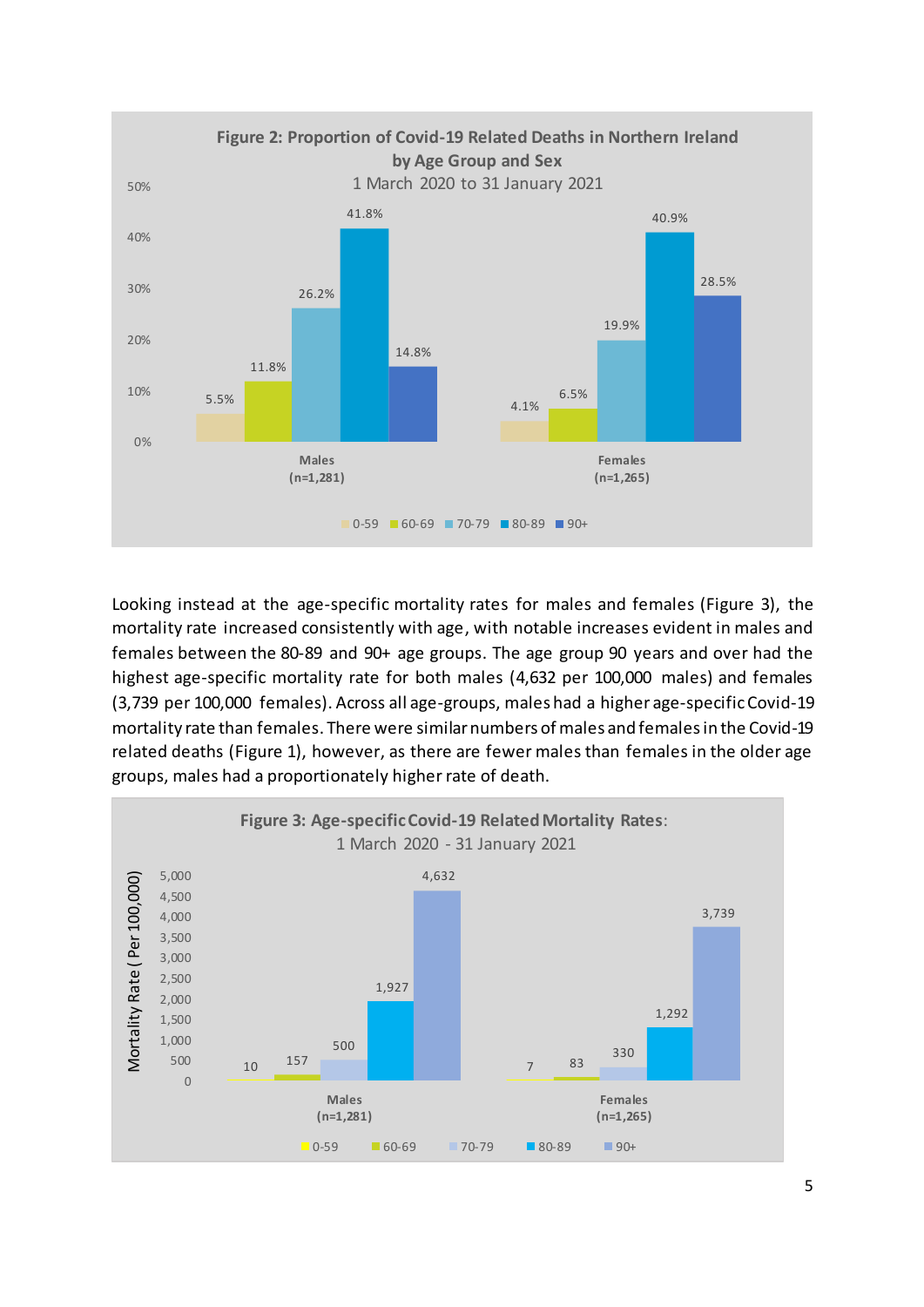## <span id="page-5-0"></span>**Age-standardised Mortality Rates: Covid-19 related and Non Covid-19**

Figure 4 shows that after taking into account the age structure of the Northern Ireland population, the Covid-19 related ASMR for March 2020 to January 2021 was 160.0 per 100,000 persons compared to 840.7 per 100,000 persons for non Covid-19 deaths. Covid-19 related ASMRs were significantly higher for males than for females over the reporting period (196.7 vs 133.5 per 100,000 population). This was also true for deaths not involving Covid-19: ASMRs for non Covid-19 deaths (adjusting for the age-structure of the population) were significantly higher for males than for females (979.6 vs 735.3 per 100,000 population). However, the magnitude of the difference is larger in the former, with the Covid-19 related ASMR being 47.3% higher in males than females, and 33.2% higher for non Covid-19 deaths.



Lower and upper 95% confidence limits have been provided in Figures 4, 5, 6A, 7A, 7B and 8. These form a **confidence interval**, which is a measure of the statistical precision of an estimate and shows the range of uncertainty around the estimated figure. As a general rule, nonoverlapping confidence intervals are considered to be statistically significant.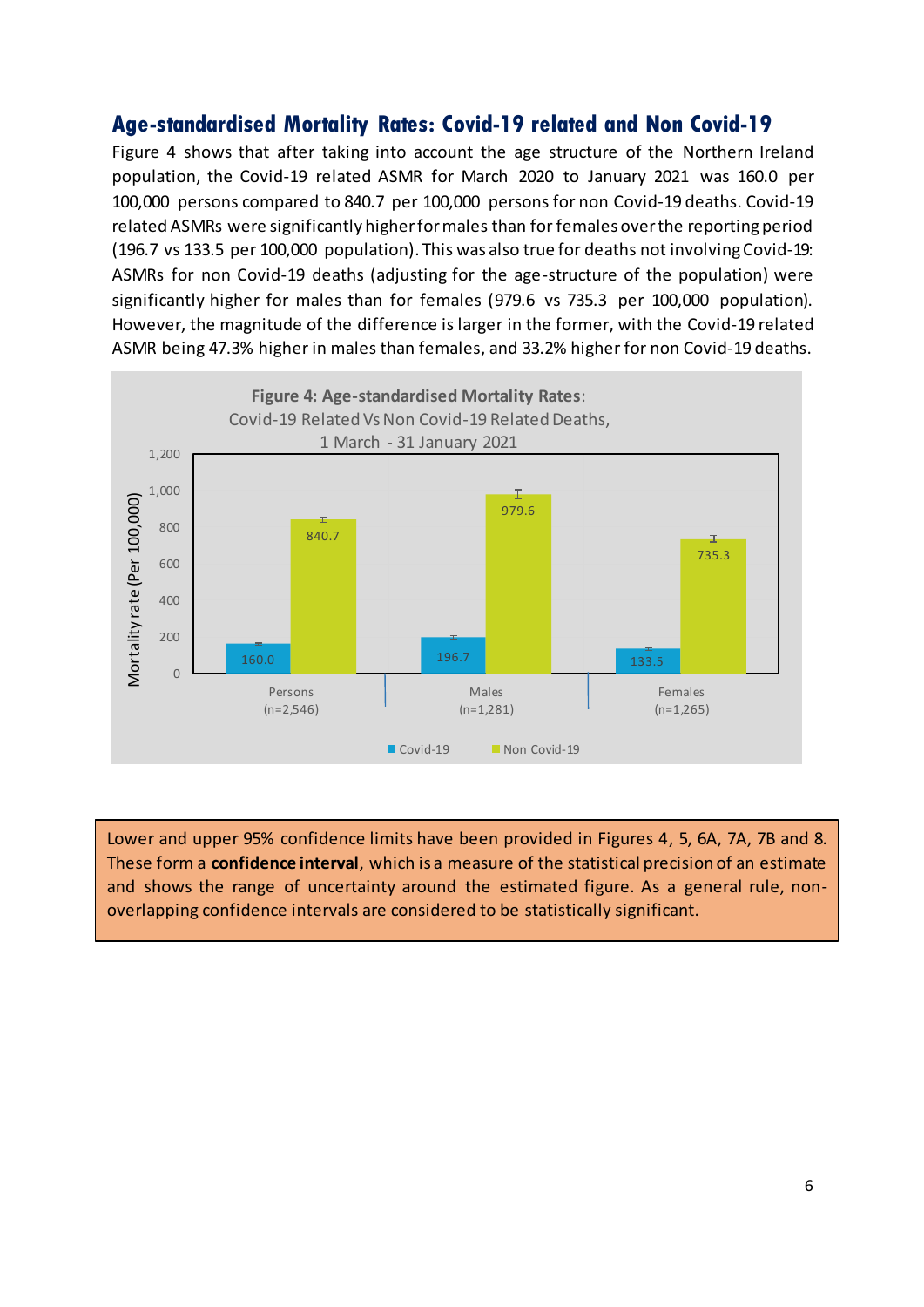# **Age-standardised Covid-19 Related Mortality Rates by Month<sup>F</sup> and Sex: March 2020 - January 2021**

In the early part of the pandemic, Covid-19related ASMRs (per 100,000) were highest in April 2020 (36.7 for males and 23.3 for females) and declined every month thereafter to August 2020 (1.9 for males and 0.6 for females). From August 2020, Covid-19 related ASMRs increased every month to peak in January 2021 (50.1 for males and 32.7 for females), the latest month for which data are available (Figure 5). ASMRs for each month for non-Covid-19 related mortality are included in th[e accompanying spreadsheet](https://www.nisra.gov.uk/publications/covid-19-related-deaths-northern-ireland). Over the period March 2020 to January 2021, 57.7% of Covid-19 related deaths occurred between November 2020 and January 2021 inclusive.

<span id="page-6-0"></span>

**<sup>F</sup>** The sum of the individual monthly ASMR rates in Figure 5 will add up to the 6 monthly ASMR rate from Figure 4.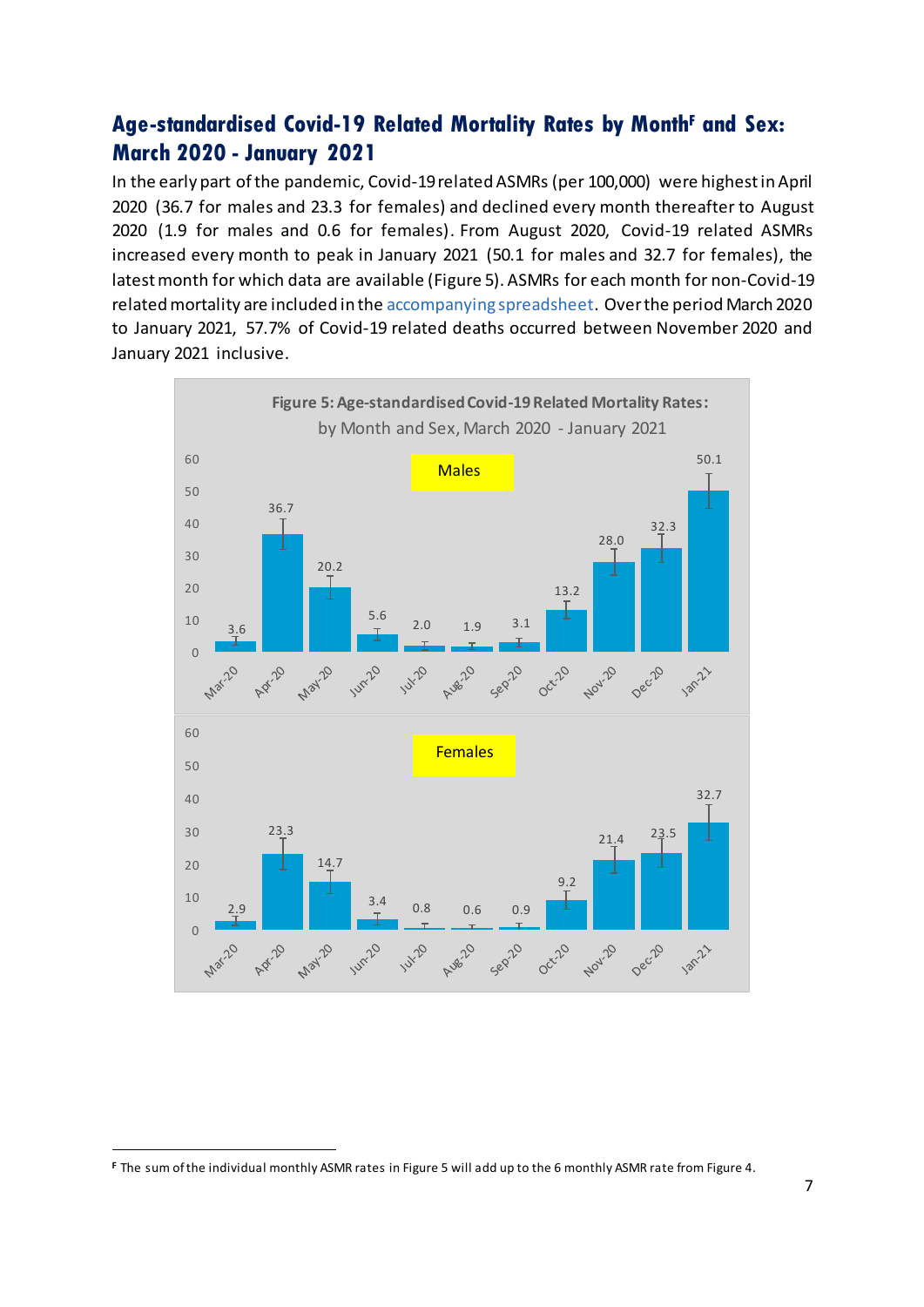## **Covid-19 Related Deaths in Different Areas of Northern Ireland**

Age-standardised mortality rates(ASMRs) for Covid-19 related deaths between 1 March 2020 and 31 January 2021 by Local Government District (LGD)<sup>G</sup> are reported in Figure 6A. ASMRs for Covid-19 related deaths by Assembly Area (AA) are included in the [accompanying](https://www.nisra.gov.uk/publications/covid-19-related-deaths-northern-ireland)  [spreadsheet.](https://www.nisra.gov.uk/publications/covid-19-related-deaths-northern-ireland) Over the period March 20 to January 21, Antrim & Newtownabbey Local Government District (LGD) recorded the highest Covid-19 mortality rate (per 100,000) of 204.0, followed by Mid Ulster LGD (180.3), Mid & East Antrim LGD (180.0) and Belfast LGD (179.9). Fermanagh & Omagh LGD had the lowest Covid-19 related mortality rate of 91.9 (per 100,000), followed by Ards & North Down (109.2 per 100,000). Covid-19 rates (per 100,000) were highest in two Belfast Assembly Areas – West (222.0) and North (214.6) and lowest in South Down (84.0) and North Down (91.3), se[e accompanying spreadsheet](https://www.nisra.gov.uk/publications/covid-19-related-deaths-northern-ireland).



Figures 6B & 6C provide a further breakdown in Covid ASMRs by LGD for occurrences between (i) March and August 2020 and (ii) September 2020 and January 2021, to broadly represent waves one and two of the pandemic. There were notable regional differences in Covid-19 related mortality rates within Northern Ireland between these two time periods. Between March and August 2020, Covid-19 related ASMRs (per 100,000) were highest in Belfast LGD (90.0) followed by Antrim & Newtownabbey LGD (73.1). Fermanagh & Omagh LGD had the lowest Covid-19 related ASMR (17.2), followed by the neighbouring Derry & Strabane LGD (27.0). In contrast, between September 2020 and January 2021, Derry & Strabane LGD had the highest Covid-19 related ASMR (142.1) , followed by Mid Ulster (140.3) while the LGDs with the lowest Covid-19 ASMRs (per 100,000) were Ards & North Down (56.1), Fermanagh & Omagh (74.8) and Belfast (89.9).

**<sup>G</sup>** Local Government Districts (LGD) were assigned based on the usual address of the deceased, as recorded on the death certificate. If the usual address of the deceased was not provided or the deceased was usually resident outside of Northern Ireland, the place of death address was used (this is approximately 0.4% of deaths per year).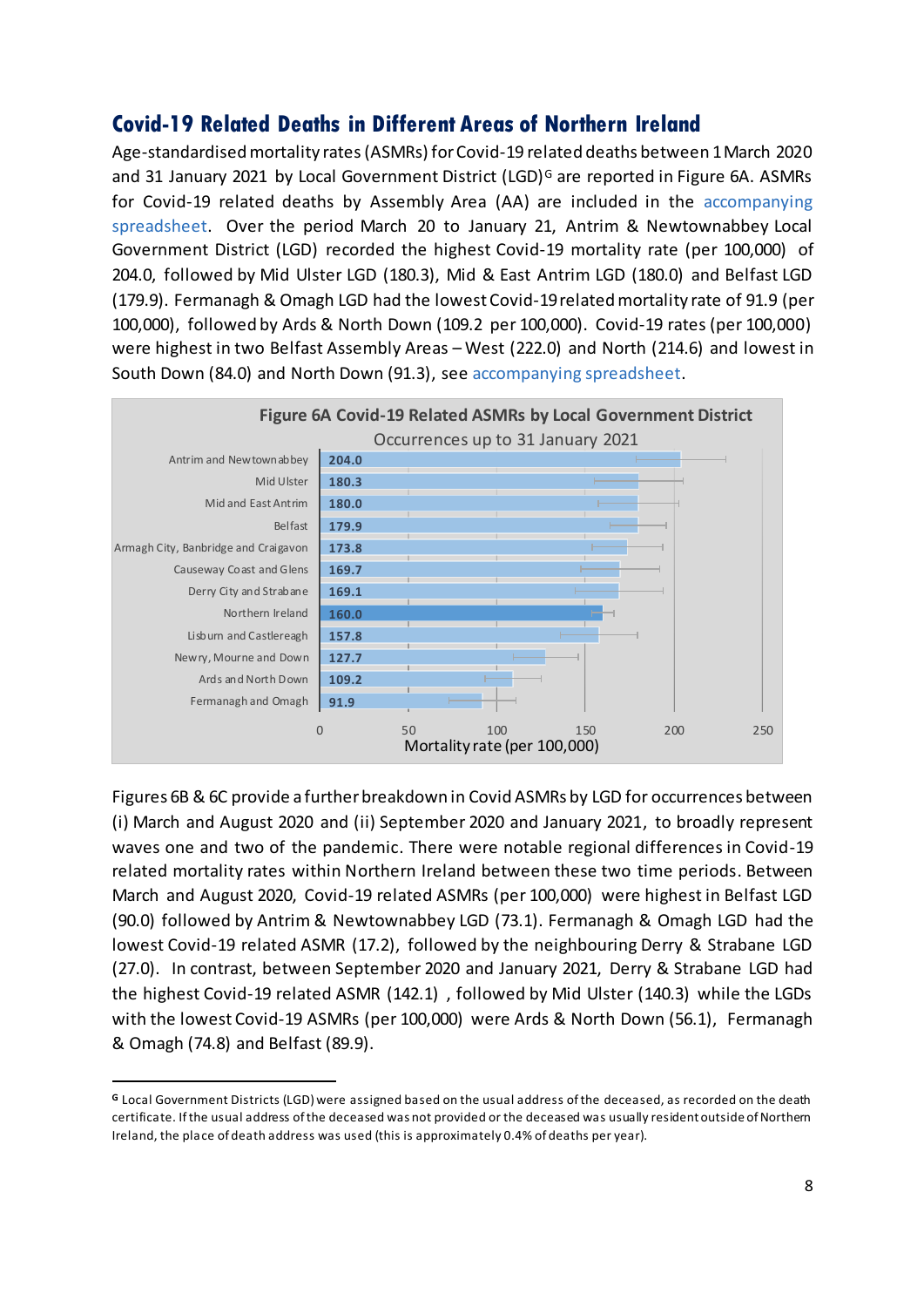



9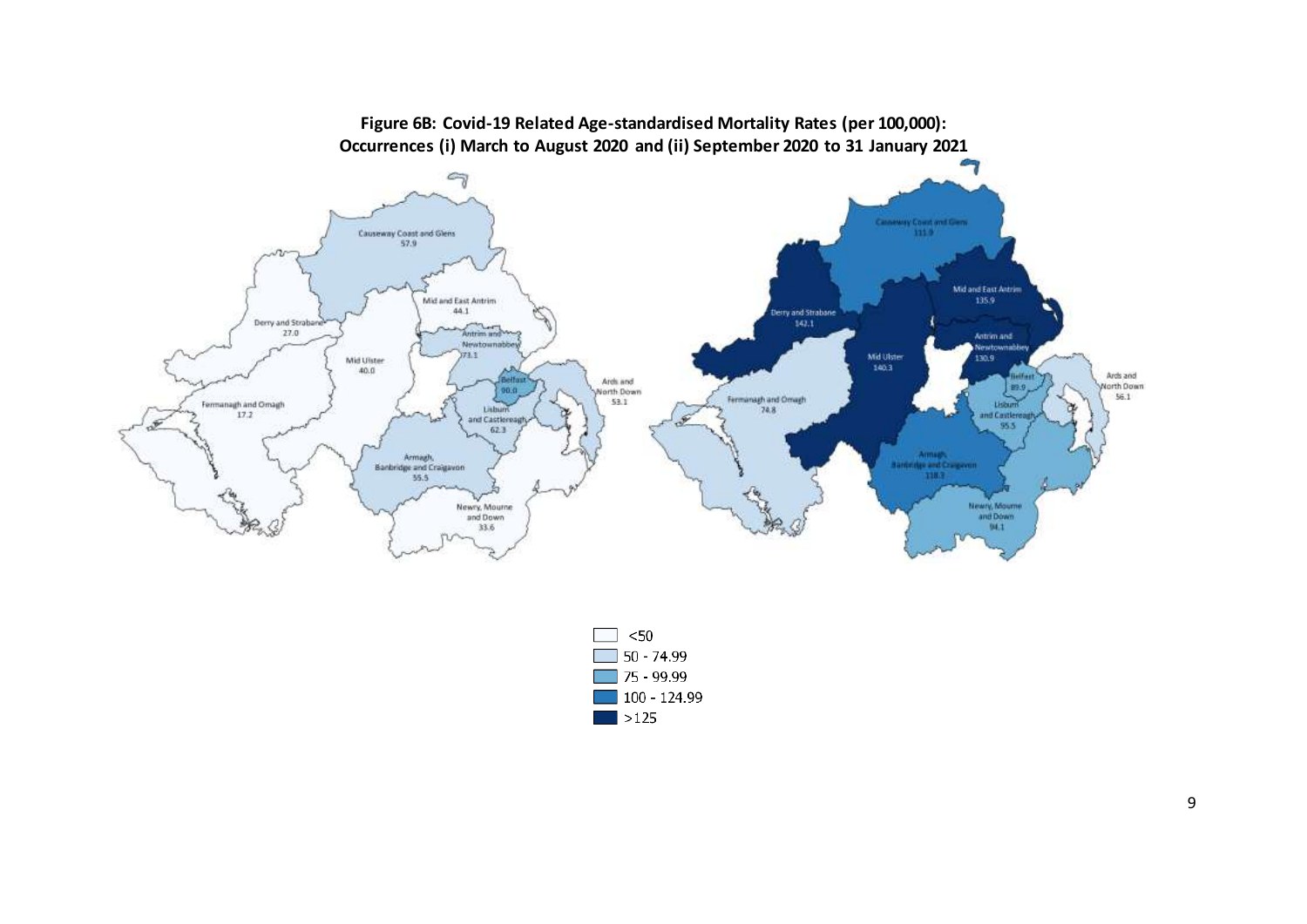<span id="page-9-0"></span>

### **Covid-19 Related Deaths in Areas of Deprivation and in Urban/rural Areas**

Age-standardised mortality rates were calculated for Covid-19 related deaths by area deprivation (Figures 7A & 7B) and by Urban/Rural residence (Figure 8). Equivalent ASMRs for non Covid-19 related deaths by area deprivation and by Urban/Rural residence are included in the [accompanying spreadsheet](https://www.nisra.gov.uk/publications/covid-19-related-deaths-northern-ireland). Between March 2020 and January 2021 (Figure 7A), taking into account the age structure of the population, the Covid-19 mortality rate (per 100,000 population) was 36.9% higher in the most deprived areas (Quintile 1) at 188.3 compared to the 20% least deprived areas (Quintile 5) at 137.5.

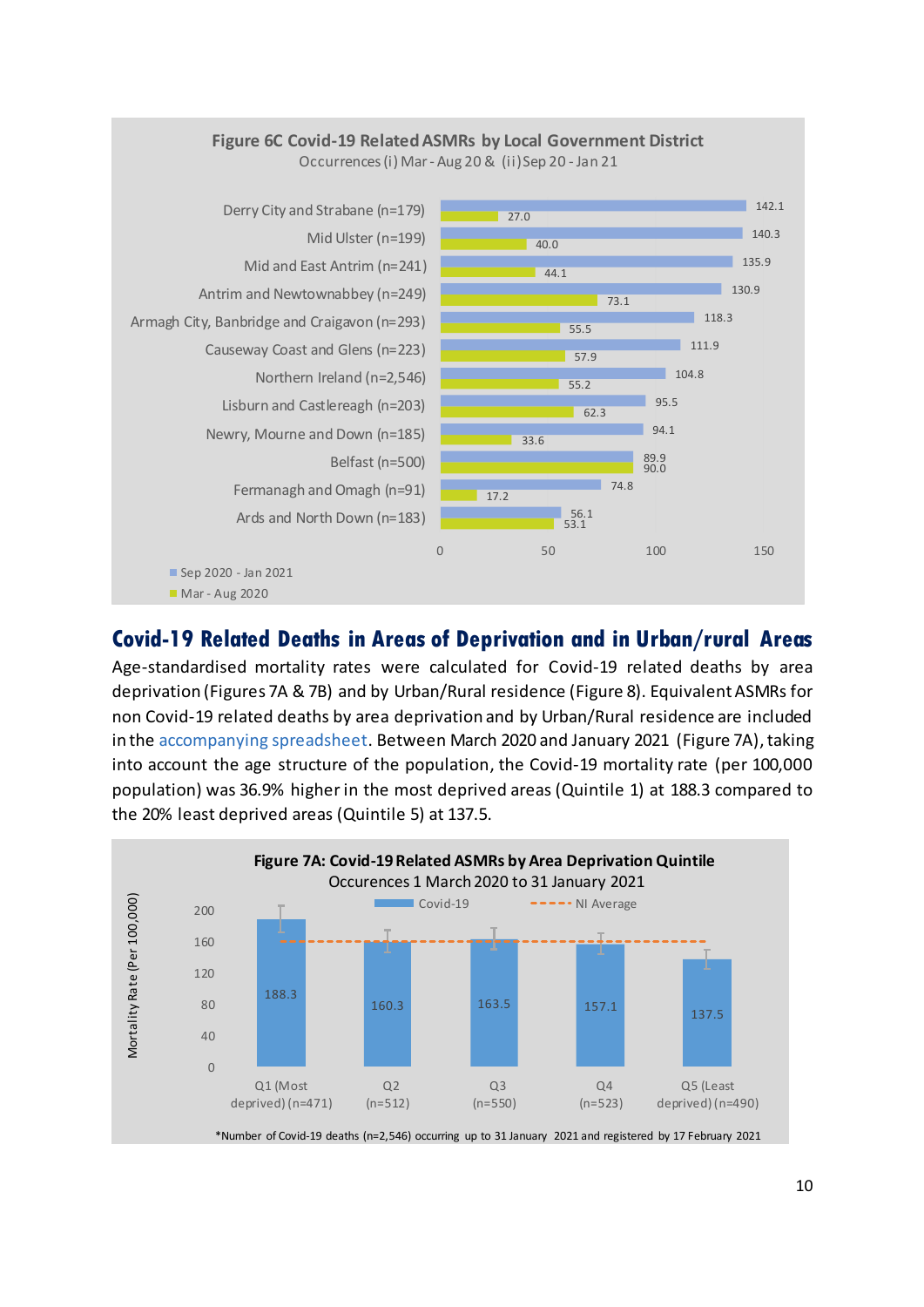There were notable differences in Covid-19ASMR's (per 100,000) by area deprivation (Figure 7B) when comparing deaths occurring between (i) March and August 2020 and (ii) September 2020 and January 2021. Between March and September 2020, Covid-19 ASMR's (per 100,000) were highest in the 20% most deprived areas (Quintile 1) at 66.0, followed by the 20% least deprived areas (Quintile 5) at 60.2 deaths. Between September 2020 and January 2021, a socio economic gradient was observed with Covid-19related ASMR's (per 100,000) highest in the 20% most deprived areas (122.3) and lowest in the 20% least deprived areas (77.3).



The Multiple Deprivation Measure (NIMDM 2017) $H$  is a measure of area disadvantage. The deprivation measure identifies seven separate domains of deprivation and an overall summary measure. This overall summary measure was used to assign individuals to one of five groups (or quintiles), ranging from most deprived to least deprived, based on usual address of residence. If the usual address of the deceased was not provided or the deceased was resident outside of Northern Ireland, the place of death address was used. It should be noted that there are different deprivation measurements for England, Scotland and Wales, which are not directly comparable to NIMDM.

The 2015 Statistical Classification and Delineation of Settlements<sup>1</sup> provides a default definition of urban settlements, based on settlement boundaries and a population of 5,000 or more residents in the 2011 Census. Each Super Output Area (SOA) can be classified as either urban, rural or mixed urban/rural depending on the proportion of its population being within an urban settlement<sup>J</sup>. The 2019 mid-year population estimates for these groups of SOAs were provided by NISRA Census Office.<sup>K</sup>

<sup>H</sup> <https://www.nisra.gov.uk/statistics/deprivation/northern-ireland-multiple-deprivation-measure-2017-nimdm2017> <sup>I</sup> Review of the Statistical Classification and Delineation of Settlements, available at:

<https://www.nisra.gov.uk/publications/settlement-2015-documentation>

<sup>J</sup> Settlement 2015 Look up Table, available a[t https://www.nisra.gov.uk/publications/settlement-2015-documentation](https://www.nisra.gov.uk/publications/settlement-2015-documentation)

<sup>K</sup> Bespoke requests published a[t https://www.nisra.gov.uk/statistics/population/commissioned-data-requests](https://www.nisra.gov.uk/statistics/population/commissioned-data-requests).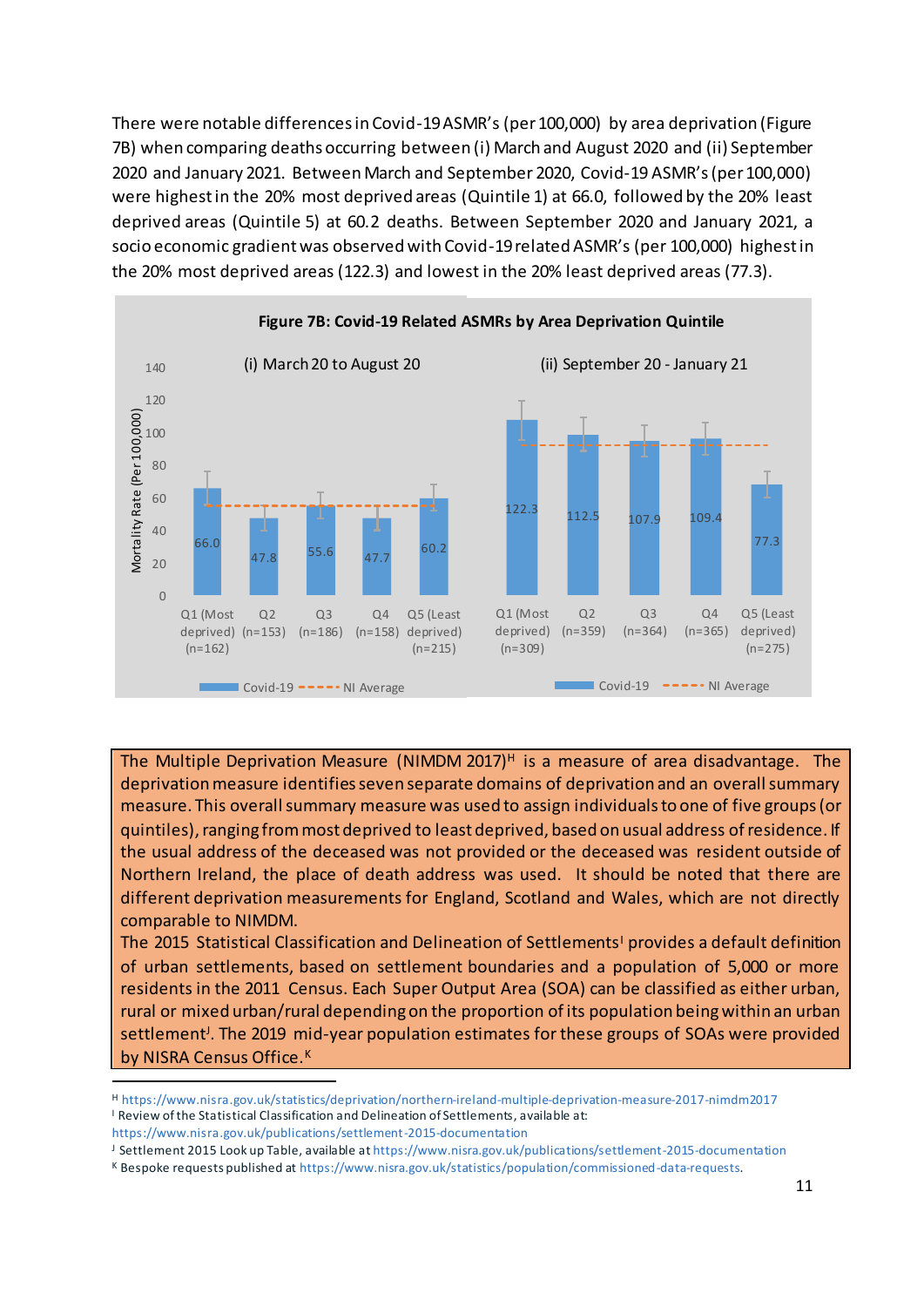The highest Covid-19 related ASMR was in urban areas (173.0 deaths per 100,000 population), and was significantly higher than ASMRs in areas categorised as rural (141.1 deaths per 100,000 population) and mixed urban/rural (139.5 deaths per 100,000 population).



# <span id="page-11-0"></span>**Covid-19 related deaths by Country of birth**

There is interest in many countries, including the United Kingdom, on whether Covid-19 has had a disproportionate impact on black, Asian and minority ethnic (BAME) groups. In Northern Ireland and England & Wales, information about the ethnicity of the deceased person is not collected when a death is registered. Data linkage as part of the ADR<sup>L</sup> investment will be undertaken to analyse all-cause mortality/ excess deaths during the Covid-19 pandemic with a specific focus on Covid-19 deaths including, where numbers allow, an analysis of the impact on BAME groups, religion, disability groups and other sociodemographic markers in Northern Ireland<sup>M</sup>.

However, information on the country of birth recorded on death certificates is available and is meaningful in the Northern Ireland context<sup>N</sup>, although it is acknowledged that country of birth does not equate to BAME group. Figure 9 shows than the majority of all deaths in Northern Ireland (88.4% Covid-19 related deaths and 89.0% non Covid-19 deaths) between 1<sup>st</sup> March 2020 and 31<sup>st</sup> January 2021 were Northern Ireland born persons. Proportions of

<sup>L</sup> See Glossary an[d https://www.adruk.org/about-us/our-partnership/adr-northern-ireland/](https://www.adruk.org/about-us/our-partnership/adr-northern-ireland/)

<sup>M</sup> The Office for National Statistics has previously carried ou[t linkage work](https://www.ons.gov.uk/peoplepopulationandcommunity/birthsdeathsandmarriages/deaths/articles/coronavirusrelateddeathsbyethnicgroupenglandandwales/2march2020to10april2020) with the 2011 Census to enable relevant analysis for England and Wales.

 $N$  Northern Ireland has a small ethnic minority population and migration peaked more recently than 2011 when the last Census took place: On Census Day 2011, 1.8 per cent (32,400) of the resident population belonged to minority ethnic groups.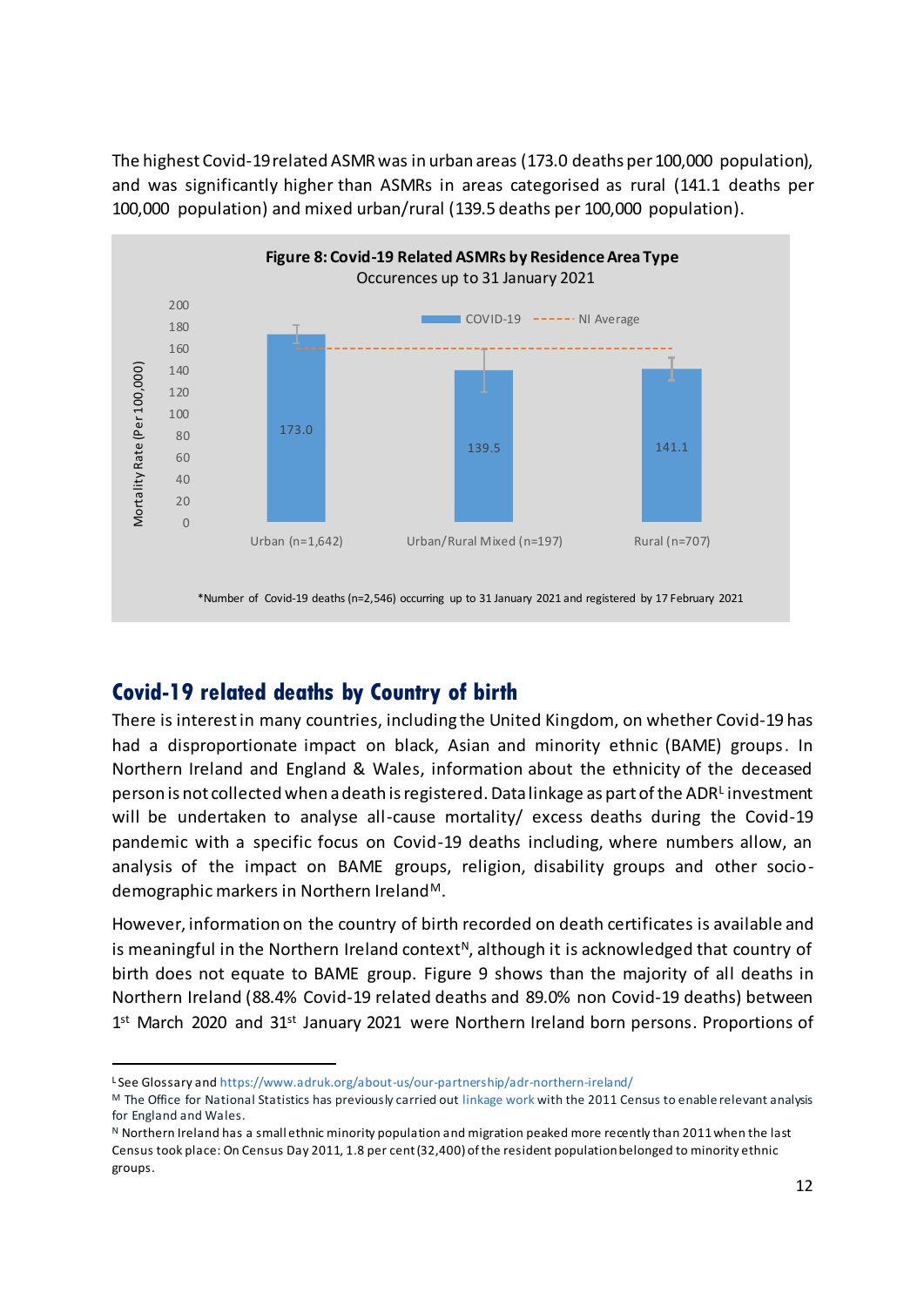Covid-19 related deaths in Northern Ireland by country of birth are in line with proportions from the [Northern Ireland Census in 2011.](https://www.nisra.gov.uk/sites/nisra.gov.uk/files/publications/2011-census-results-detailed-characteristics-statistics-bulletin-28-june-2013.pdf)



# <span id="page-12-0"></span>**Covid-19 Related Deaths by Occupational Group**

In Northern Ireland, information about the last known occupation of the deceased person is collected when a death is registered. Between 1st March 2020 and 31st January 2021, there were a total of 355 Covid-19 related deaths in the working age population (taken as aged 20 to 69 years in this analysis) in Northern Ireland. [Occupation](https://www.ons.gov.uk/peoplepopulationandcommunity/healthandsocialcare/causesofdeath/bulletins/coronaviruscovid19relateddeathsbyoccupationenglandandwales/deathsregisteredbetween9marchand28december2020#glossary) was defined using the [Standard](https://www.ons.gov.uk/methodology/classificationsandstandards/standardoccupationalclassificationsoc/soc2010/soc2010volume1structureanddescriptionsofunitgroups)  [Occupational Classification 2010 \(SOC 2010\)](https://www.ons.gov.uk/methodology/classificationsandstandards/standardoccupationalclassificationsoc/soc2010/soc2010volume1structureanddescriptionsofunitgroups)<sup>O.</sup> Figure 10 shows the proportion of Covid-19 related and non Covid-19 related deaths for the nine major groups of occupation. The 355 Covid-19 related deaths in persons of working age (aged 20-69) represent 13.9% of all Covid-19 deaths of which, 74 (20.8%) and 53 (14.9%) were in the skilled trades or elementary occupations groups respectively. The occupational groups 'skilled trades' and 'elementary occupations' also had the highest proportions of non Covid-19 deaths(17.8% skilled trades & 12.0% elementary occupations).

Caution should be advised when interpreting occupations reported on death certificates. The occupation recorded on the death certificate is reported by the informant and likely reflects the deceased's main lifetime occupation which may differ to their occupation at the time of death. It is also possible that, when they died, the deceased was retired, unemployed or in a different job altogether. The analysis only considers the occupation of the deceased and occupations of other persons in the household have not been taken into account and could increase exposure to Covid-19 for persons in the same household.

 $^{\circ}$  For further information on SOC groupings, see the glossary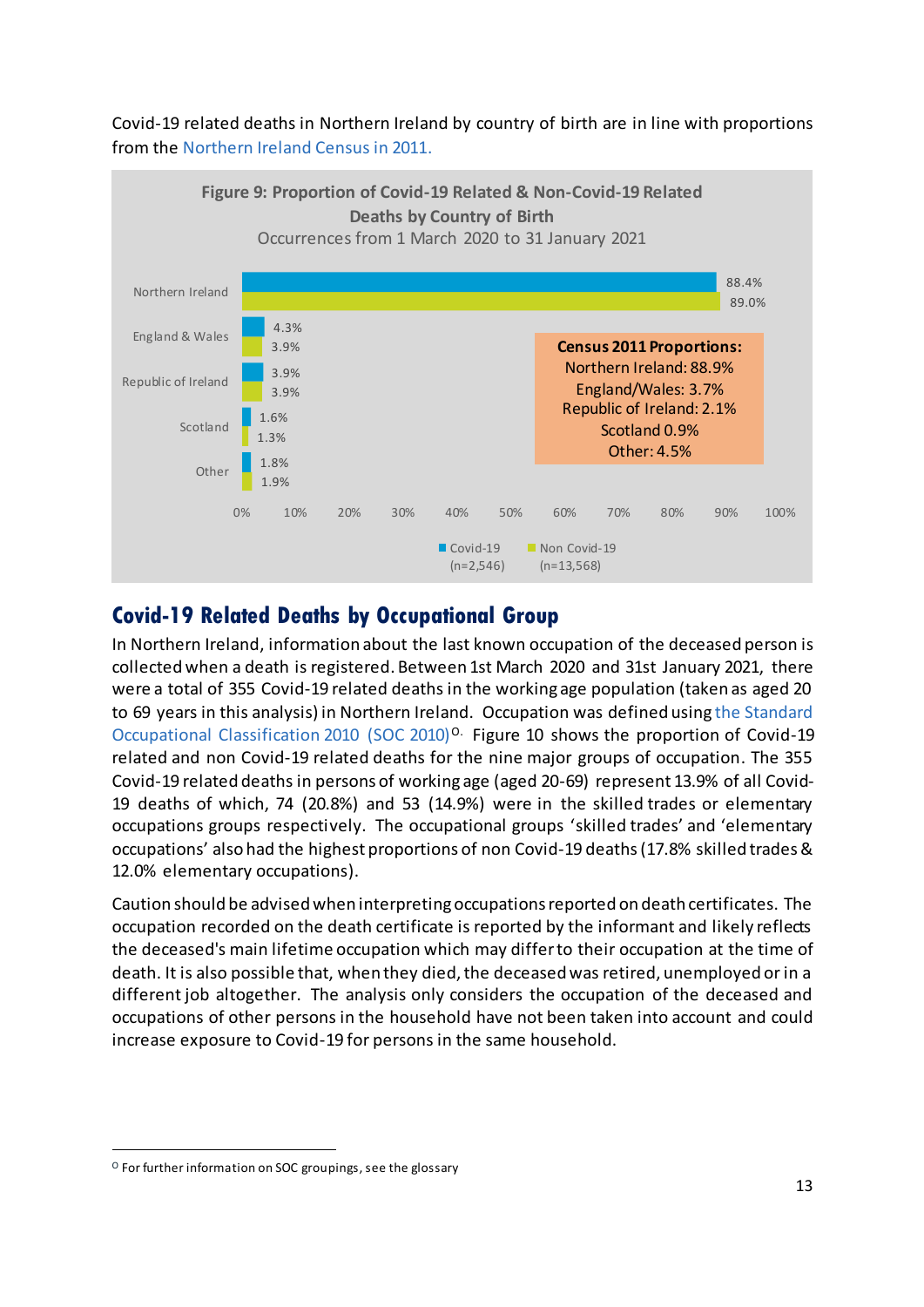

Major Occupational groups can be subdivided into more than 350 occupations and are included in the [accompanying spreadsheet.](https://www.nisra.gov.uk/publications/covid-19-related-deaths-northern-ireland) Of the 355 Covid-19 related deaths of those who are working age, 26 (7.3%) indicated a health and social care occupation<sup>p</sup>. Of the 3,127 non Covid-19 related deaths, 255 (8.2%) indicated a health and social care occupation.

# <span id="page-13-0"></span>**Other Covid-19 Statistics in Northern Ireland**

Cause of death coding to the ICD-10 $Q$  classification is carried out by ONS on NISRA's behalf on a quarterly basis. This means that quarterly statistics will be the first output to report deaths according to underlying primary cause. These statistics are [available up to](https://www.nisra.gov.uk/sites/nisra.gov.uk/files/publications/STATISTICS%20PRESS%20NOTICE%20%E2%80%93%20REGISTRAR%20GENERAL%20QUARTERLY%20REPORT%2C%20Q2%202020.pdf) Quarter 3 2020 (end September 2020) R. For the period, March to September 2020, Covid-19 was the underlying, primary cause of death in 89.5%<sup>ST</sup> percent of all deaths which mentioned Covid-19 on the death certificate. Updated statistics on excess mortality in Northern Ireland based on deaths occurring from March – December 2020 will be published on 4 March.

<sup>P</sup> See glossary for further information on health and social care occupation codes

 $Q$  10<sup>th</sup> edition of the International Classification of Disease Codes (ICD-10 codes).

<sup>R</sup> https://www.nisra.gov.uk/publications/registrar-general-quarterly-tables-2020

<sup>S</sup> Based on the time period in which a death was registered.

T [https://www.nisra.gov.uk/sites/nisra.gov.uk/files/publications/Covid-19%20related%20deaths%20and%20pre-](https://www.nisra.gov.uk/sites/nisra.gov.uk/files/publications/Covid-19%20related%20deaths%20and%20pre-existing%20conditions%20in%20Northern%20Ireland%20March%20to%20November%202020.pdf)

[existing%20conditions%20in%20Northern%20Ireland%20March%20to%20November%202020.pdf](https://www.nisra.gov.uk/sites/nisra.gov.uk/files/publications/Covid-19%20related%20deaths%20and%20pre-existing%20conditions%20in%20Northern%20Ireland%20March%20to%20November%202020.pdf)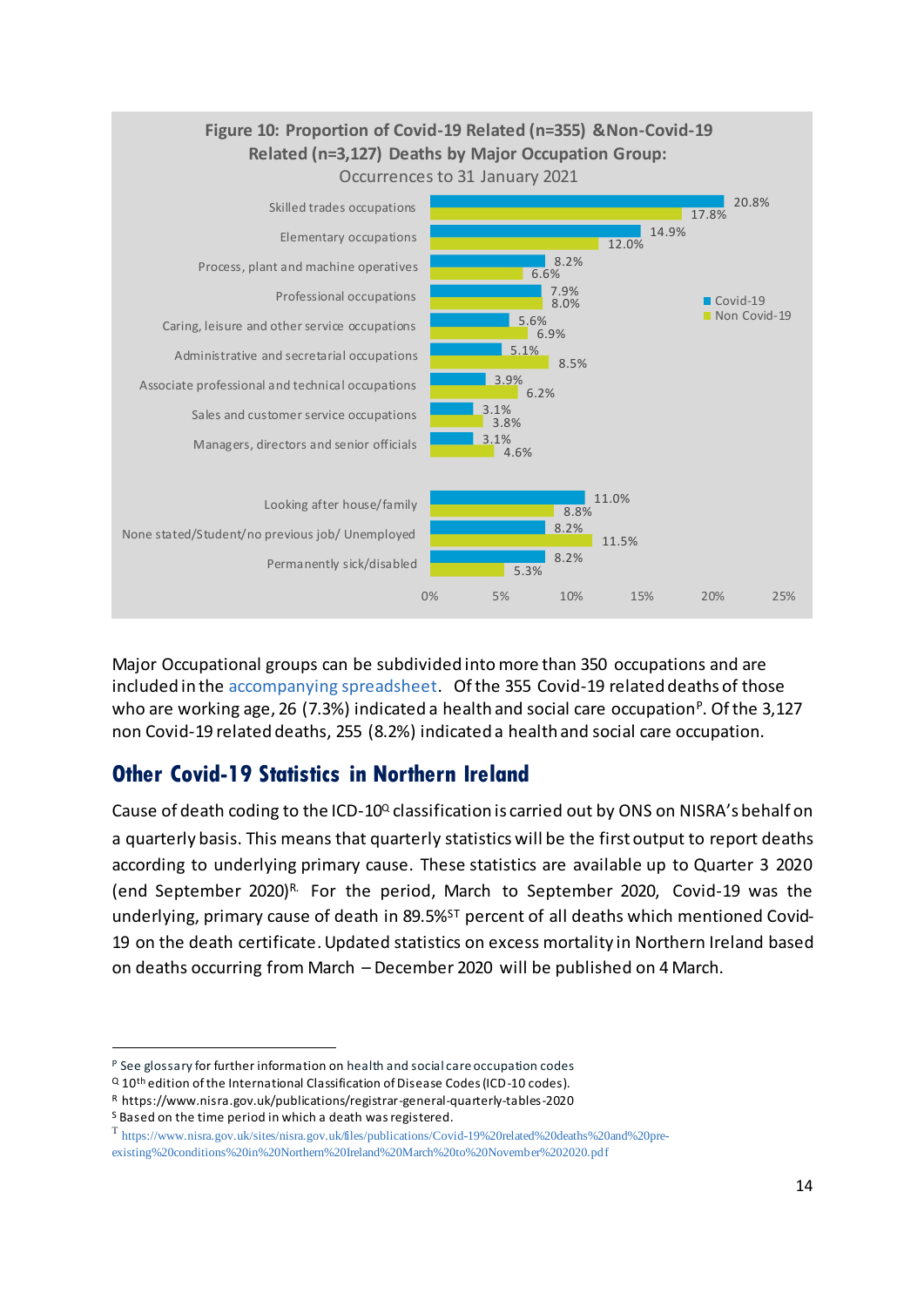# <span id="page-14-0"></span>**Glossary**

The information used to produce statistics on deaths occurring in Northern Ireland is based on registrations on the Northern Ireland General Register Office's Registration System (NIROS). Daily extracts of registration records from NIROS are processed by the NISRA Vital Statistics Unit.

### **Mortality Rates**

**Mortality rates** are used when making comparisons between population groups (for example, comparing males and females) or when comparing trends over time. Mortality rates are a measure of the frequency of occurrence of death in a particular population at risk during a particular time period. Two different types of mortality rates have been used in this report:

- **1. Age-specific mortality rates** (crude rates) are calculated to allow comparison between specified age groups. They are the number of events (e.g. Covid-19 deaths) per 100,000 population at risk and are calculated for a certain time period (from 1 March to 31 January 2021 in this report).
- **2. Age-standardised mortality rates (ASMRs)** are 'adjusted' rates that take into account underlying differences in population structure (e.g. age and sex) relative to a 'reference' or standard population. Standardisation is important as differences in population structure between regions can strongly affect the numbers of deaths. For example, an area with an older population will have higher numbers of deaths. Age-standardised mortality rates therefore allow for differences in the age structure of populations and allow valid comparisons to be made between geographical areas, the sexes and over time.

### **Multiple Deprivation Measure (NIMDM, 2017)**

The Northern Ireland Multiple Deprivation Measure 2017 (NIMDM 2017) is a measure of multiple deprivation at the small area level. The model of multiple deprivation which underpins the NIMDM 2017 is based on the idea of distinct domains of deprivation which can be recognised and measured separately. The overall MDM is conceptualised as a weighted area level aggregation of these specific domains of deprivation. Further detail can be found from the NISRA Website: [https://www.nisra.gov.uk/statistics/deprivation/northern-ireland](https://www.nisra.gov.uk/statistics/deprivation/northern-ireland-multiple-deprivation-measure-2017-nimdm2017)[multiple-deprivation-measure-2017-nimdm2017](https://www.nisra.gov.uk/statistics/deprivation/northern-ireland-multiple-deprivation-measure-2017-nimdm2017)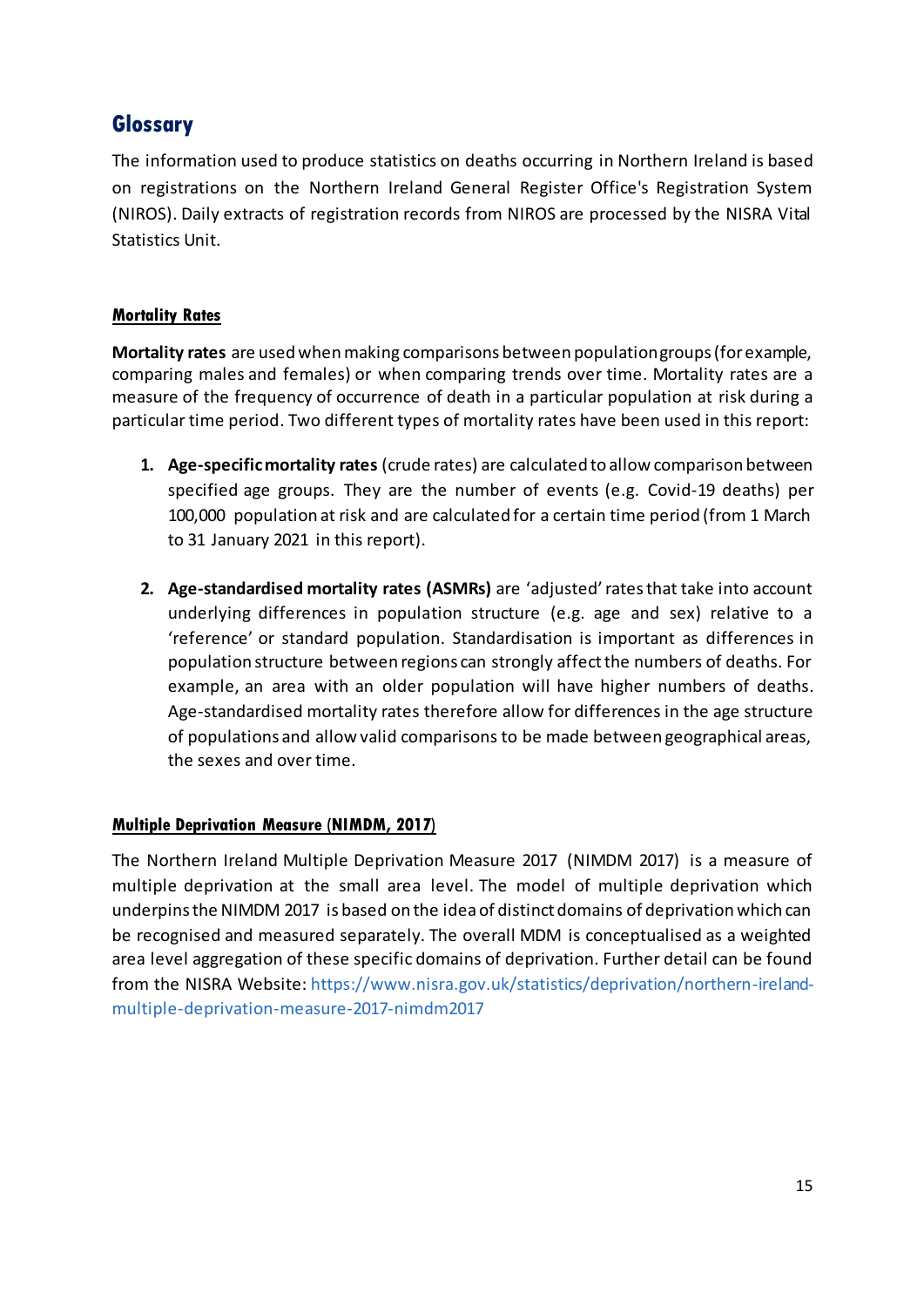#### **Super Output Areas (SOA)**

Northern Ireland is split into 890 spatial areas known as Super Output Areas (SOAs), with an average population of around 2,100 people. The number of SOAs in each of the 11 Local Government Districts (LGDs) ranges from 49 in Fermanagh & Omagh to 174 in Belfast. The number of SOAs in each of the 18 Assembly Areas ranges from 40 in Belfast East to 59 in Strangford.

#### **Standard Occupational Classification (SOC)**

Occupation was defined using th[e Standard Occupational Classification 2010 \(SOC](https://www.ons.gov.uk/methodology/classificationsandstandards/standardoccupationalclassificationsoc/soc2010/soc2010volume1structureanddescriptionsofunitgroups) 2010). Full lists of occupations used in the analysis are reported in the accompanying spreadsheet, and descriptions of these can be found in the [Office for National Statistics \(ONS\) SOC Hierarchy.](https://onsdigital.github.io/dp-classification-tools/standard-occupational-classification/ONS_SOC_hierarchy_view.html) [https://onsdigital.github.io/dp-classification-tools/standard-occupational](https://onsdigital.github.io/dp-classification-tools/standard-occupational-classification/ONS_SOC_hierarchy_view.html)[classification/ONS\\_SOC\\_hierarchy\\_view.html](https://onsdigital.github.io/dp-classification-tools/standard-occupational-classification/ONS_SOC_hierarchy_view.html)

#### **Definition of Health and Social Care workers**

Deaths among health and social care workers were defined using the following 4 digit occupational codes and names.

| <b>Health care Workers</b> |                                                                |      |                                             |      | <b>Social Care Workers</b>                                          |  |
|----------------------------|----------------------------------------------------------------|------|---------------------------------------------|------|---------------------------------------------------------------------|--|
| 1181                       | Health services and public<br>health managers and<br>directors | 2229 | Therapy professionals<br>n.e.c.             | 1242 | Residential, dayand<br>domiciliary care managers<br>and proprietors |  |
| 1241                       | Health care practice<br>managers                               | 2231 | <b>Nurses</b>                               | 2442 | Social workers                                                      |  |
| 2211                       | Medical practitioners                                          | 2232 | Midwives                                    | 3235 | Counsellors                                                         |  |
| 2212                       | Psychologists                                                  | 3213 | Paramedics                                  | 3239 | Welfare and housing<br>associate professionals<br>n.e.c.            |  |
| 2213                       | Pharmacists                                                    | 3217 | Pharmaceutical<br>technicians               | 6144 | Houseparents and<br>residential wardens                             |  |
| 2214                       | Ophthalmic opticians                                           | 3218 | Medical and dental<br>technicians           | 6145 | Care workers and home<br>carers                                     |  |
| 2215                       | Dental practitioners                                           | 3219 | Health associate<br>professionals n.e.c.    | 6147 | Careescorts                                                         |  |
| 2217                       | Medical radiographers                                          | 4211 | Medical secretaries                         |      |                                                                     |  |
| 2218                       | Podiatrists                                                    | 6141 | Nursing auxiliaries and<br>assistants       |      |                                                                     |  |
| 2219                       | Health professionals<br>n.e.c.                                 | 6142 | Ambulance staff<br>(excluding paramedics)   |      |                                                                     |  |
| 2221                       | Physiotherapists                                               | 6143 | Dental nurses                               |      |                                                                     |  |
| 2222                       | Occupational therapists                                        | 7114 | Pharmacy and other<br>dispensing assistants |      |                                                                     |  |
| 2223                       | Speech and language<br>therapists                              | 9271 | Hospital porters                            |      |                                                                     |  |

#### **95% Confidence Intervals (CIs)**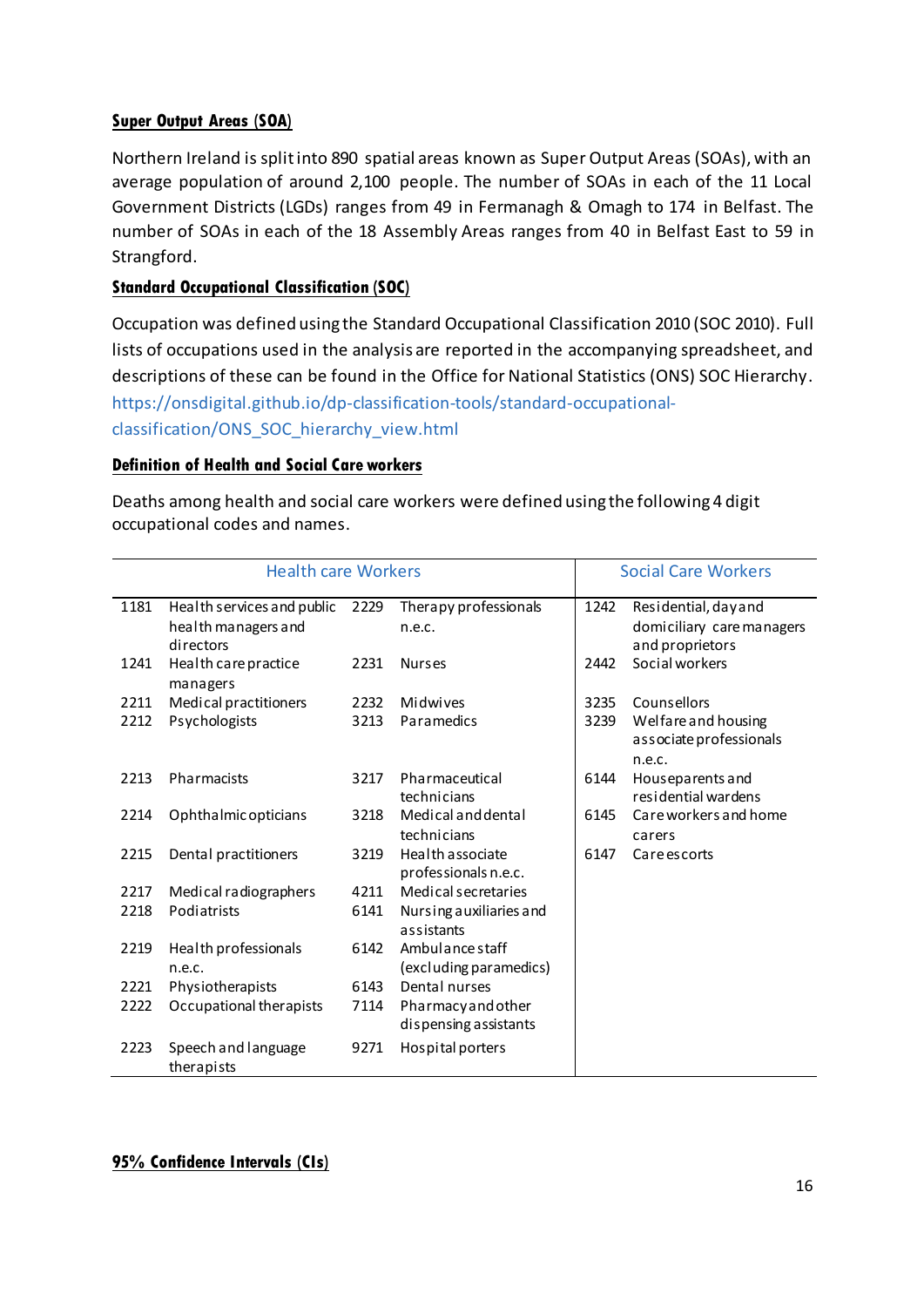A confidence interval is a measure of the uncertainty around a specific estimate. If a confidence interval is 95%, it is expected that the interval will contain the true value on 95 occasions if repeated 100 times. As intervals around estimates widen, the level of uncertainty about where the true value lies increases. The size of the interval around the estimate is strongly related to the number of deaths, prevalence of health states and the size of the underlying population.

#### **Statistical Significance**

The term "significant" refers to statistically significant changes or differences. Significance has been determined using the 95% confidence intervals, where instances of non-overlapping confidence intervals between estimates indicate the difference is unlikely to have arisen from random fluctuation.

#### **Administrative Data Research Northern Ireland (ADR NI)**

<span id="page-16-0"></span>Administrative Data Research Northern Ireland (ADR NI) is a partnership between the Administrative Data Research Centre Northern Ireland (ADRC NI, comprising [Queen's](http://www.qub.ac.uk/)  [University Belfast](http://www.qub.ac.uk/) and [Ulster University\)](http://www.ulster.ac.uk/), and the [Northern Ireland Statistics and Research](https://www.nisra.gov.uk/)  [Agency \(NISRA\)](https://www.nisra.gov.uk/). Together they support the acquisition, linking and analysis of administrative data sets, developing cutting-edge research to improve knowledge, policymaking and public service delivery.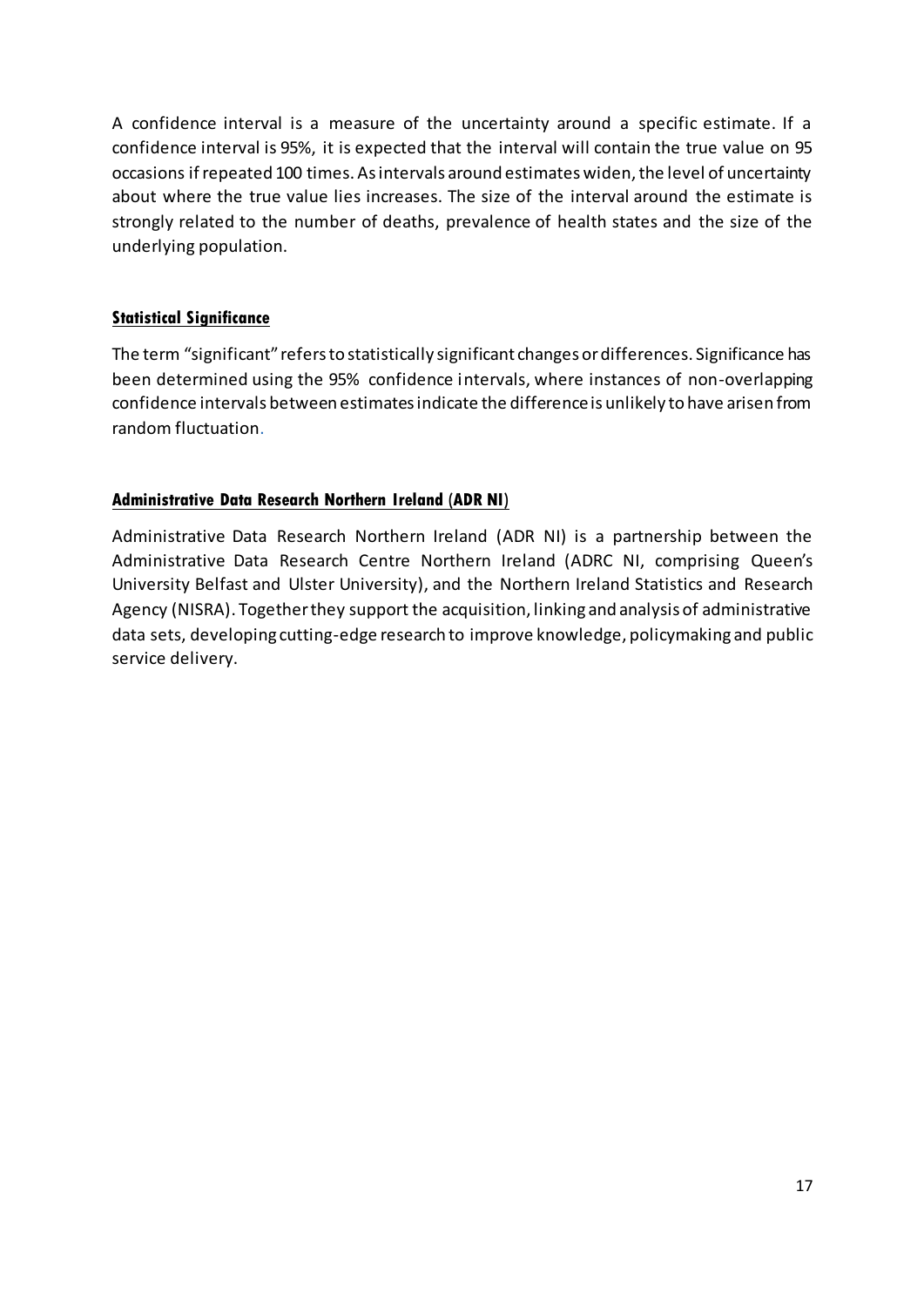# **List of Tables**

Data accompanying this bulletin are available from the [NISRA website](https://www.nisra.gov.uk/publications/covid-19-related-deaths-northern-ireland) in Excel format. The spreadsheet includes the following tables.

|          | Table 1: Deaths in Northern Ireland (Covid-19 Related & Non Covid-19 Related), by Sex and         |
|----------|---------------------------------------------------------------------------------------------------|
|          | Age-group, 1 March 2020 to 31 January 2021                                                        |
|          | Table 2A: Number of (a) Covid-19 Related & (b) Non Covid-19 Related deaths, ASMRs <sup>u</sup> by |
|          | Sex, Northern Ireland, 1 March 2020 - 31 January 2021                                             |
|          | Table 2B: Number of (a) Covid-19 Related & (b) Non Covid-19 Related Deaths, Age-specific          |
|          | Mortality Rates by Sex, Northern Ireland, 1 March 2020 - 31 January 2021                          |
| Table 3: | Number of (a) Covid-19 Related and (b) Non Covid-19 Related deaths, and ASMRs                     |
|          | by Month, Northern Ireland, 1 March 2020- 31 January 2021                                         |
| Chart 1  | Covid-19 Related and Non Covid-19 Related Deaths (A) & ASMRs (B) by Sex,                          |
|          | Northern Ireland, 1 March 2020 - 31 January 2021                                                  |
| Chart 2  | Covid-19 Related (A&B) and Non Covid-19 Related (C&D) Monthly ASMRs by Sex,                       |
|          | Northern Ireland, 1 March 2020- 31 January 2021                                                   |
| Chart 3  | Covid-19 Related and Non-Covid-19 Related: Proportion of Deaths by Age-group                      |
|          | (A&B) and Age-specific Mortality Rates (C&D), Northern Ireland, 1 March 2020 -                    |
|          | 31 January 2021                                                                                   |
| Table 4  | ASMRs (Covid-19 Related & Non Covid-19 Related) by Local Government District                      |
|          | (LGD) and by Assembly Area (AA), 1 March 2020-31 January 2021                                     |
| Chart 4  | ASMRs (Covid-19 Related & Non Covid-19 Related) by Local Government District                      |
|          | (A&B) and by Assembly Area (C&D), 1 March 2020 - 31 January 2021                                  |
| Table 5  | ASMRs (Covid-19 Related & Non Covid-19 Related) by Local Government District,                     |
|          | Occurrences (i) March - August 2020 & (ii) 1 September 2020 - 31 January 2021.                    |
| Chart 5  | ASMRs (Covid-19 Related & Non Covid-19 Related) by Local Government District,                     |
|          | Occurrences: (i) March - August 2020 & (ii) 1 September 2020 - 31 January 2021.                   |
| Table 6  | ASMRs (Covid-19 Related & Non Covid-19 Related) by (A) Area Deprivation & (B)                     |
|          | Urban/rural Residency, 1 March 2020 - 31 January 2021                                             |
| Chart 6  | ASMRs (Covid-19 Related & Non Covid-19 Related) by Area Deprivation (A&B) &                       |
|          | Urban/rural Residency (C&D), 1 March 2020 - 31 January 2021                                       |
| Table 7  | ASMRs (Covid-19 Related & Non-Covid 19 Related) by Area Deprivation &                             |
|          | Urban/rural Residency: Occurrences (i) 1 March 2020 - 31 August 2020 &                            |
|          | (ii) 1 September 2020 - 31 January 2021                                                           |
| Table 8  | Deaths in Northern Ireland (Covid-19 Related & Non Covid-19) by Country of                        |
|          | Birth, 1 March 2020 - 31 January 2021                                                             |
| Chart 7  | Proportion of Covid-19 Related & Non Covid-19 Related Deaths by Country of                        |
|          | Birth, 1 March 2020 - 31 January 2021                                                             |
| Table 9  | Deaths in Northern Ireland (Covid-19 Related & Non Covid-19 Related) by                           |
|          | Occupation Group, 1 March 2020 - 31 January 2021                                                  |
| Chart 8  | Proportion of (A) Covid-19 Related & (B) Non Covid-19 Related Deaths by                           |
|          | Occupation Group, 1 March 2020 - 31 January 2021                                                  |
| Table 10 | Deaths involving Covid-19 and Non-Covid-19 by individual occupation (those                        |
|          | aged 20-69 years)                                                                                 |
|          |                                                                                                   |

<sup>U</sup> **ASMRs** - Age-standardised Mortality Rates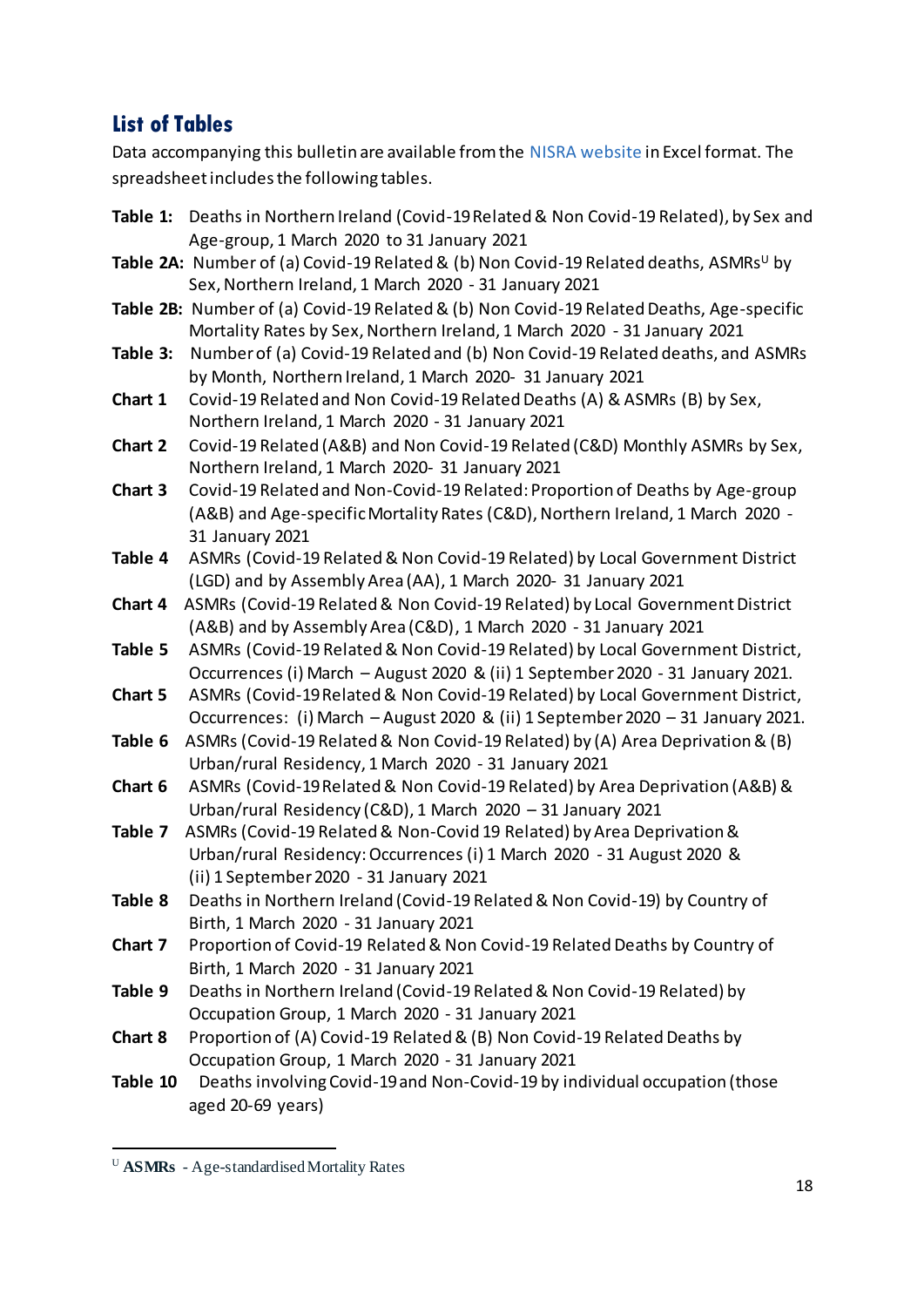# **Links to Relevant Publications**

A range of data and analysis on Covid-19 in Northern Ireland and its effect on the economy and society can be accessed at: <https://www.nisra.gov.uk/statistics/ni-summary-statistics/coronavirus-covid-19-statistics>

Covid-19 related Deaths in Northern Ireland: deaths occurring during March to August 2020 <https://www.nisra.gov.uk/publications/covid-19-related-deaths-northern-ireland>

Weekly death registrations in Northern Ireland, 2020 <https://www.nisra.gov.uk/publications/weekly-deaths>

Covid-19 related deaths and pre-existing conditions in Northern Ireland: March to November 2020 https://www.nisra.gov.uk/sites/nisra.gov.uk/files/publications/Covid-19%20related%20deaths%20and%20preexisting%20conditions%20in%20Northern%20Ireland%20March%20to%20November%202020.pdf

The Department of Health published two reports on Covid-19 related health inequalities <https://www.health-ni.gov.uk/articles/coronavirus-related-health-inequalities>

Northern Ireland Department of Health daily COVID-19 figures: <https://www.health-ni.gov.uk/news>and daily [dashboard](https://www.health-ni.gov.uk/articles/covid-19-daily-dashboard-updates)

Number of coronavirus (Covid-19) cases and risk in the UK <https://www.gov.uk/guidance/coronavirus-covid-19-information-for-the-public>

Covid-19 Health Surveillance Monitor (Ireland) [https://www.hpsc.ie/a](https://www.hpsc.ie/a-z/respiratory/coronavirus/novelcoronavirus/surveillance/)[z/respiratory/coronavirus/novelcoronavirus/surveillance/](https://www.hpsc.ie/a-z/respiratory/coronavirus/novelcoronavirus/surveillance/)

Deaths registered weekly in England & Wales

<https://www.ons.gov.uk/peoplepopulationandcommunity/birthsdeathsandmarriages/deaths>

Coronavirus and the latest indicators for the UK economy and society: 18 February 2021

[https://www.ons.gov.uk/peoplepopulationandcommunity/healthandsocialcare/conditionsanddiseas](https://www.ons.gov.uk/peoplepopulationandcommunity/healthandsocialcare/conditionsanddiseases/bulletins/coronavirustheukeconomyandsocietyfasterindicators/18february2021) [es/bulletins/coronavirustheukeconomyandsocietyfasterindicators/18february2021](https://www.ons.gov.uk/peoplepopulationandcommunity/healthandsocialcare/conditionsanddiseases/bulletins/coronavirustheukeconomyandsocietyfasterindicators/18february2021)

Coronavirus and the social impacts on Great Britain: 19 February 2021 [https://www.ons.gov.uk/peoplepopulationandcommunity/healthandsocialcare/healthandwellbeing](https://www.ons.gov.uk/peoplepopulationandcommunity/healthandsocialcare/healthandwellbeing/bulletins/coronavirusandthesocialimpactsongreatbritain/19february2021) [/bulletins/coronavirusandthesocialimpactsongreatbritain/19february2021](https://www.ons.gov.uk/peoplepopulationandcommunity/healthandsocialcare/healthandwellbeing/bulletins/coronavirusandthesocialimpactsongreatbritain/19february2021)

Deaths involving Covid-19 by local area and socioeconomic deprivation: deaths occurring between 1 March and 31 July 2020

[https://www.ons.gov.uk/peoplepopulationandcommunity/birthsdeathsandmarriages/deaths/bulleti](https://www.ons.gov.uk/peoplepopulationandcommunity/birthsdeathsandmarriages/deaths/bulletins/deathsinvolvingcovid19bylocalareasanddeprivation/deathsoccurringbetween1marchand31july2020) [ns/deathsinvolvingcovid19bylocalareasanddeprivation/deathsoccurringbetween1marchand31july20](https://www.ons.gov.uk/peoplepopulationandcommunity/birthsdeathsandmarriages/deaths/bulletins/deathsinvolvingcovid19bylocalareasanddeprivation/deathsoccurringbetween1marchand31july2020) [20](https://www.ons.gov.uk/peoplepopulationandcommunity/birthsdeathsandmarriages/deaths/bulletins/deathsinvolvingcovid19bylocalareasanddeprivation/deathsoccurringbetween1marchand31july2020)

Coronavirus (COVID-19) related deaths by occupation, England and Wales: deaths registered up to and including 28 December 2020

[https://www.ons.gov.uk/peoplepopulationandcommunity/healthandsocialcare/causesofdeath/bulle](https://www.ons.gov.uk/peoplepopulationandcommunity/healthandsocialcare/causesofdeath/bulletins/coronaviruscovid19relateddeathsbyoccupationenglandandwales/deathsregisteredbetween9marchand28december2020) [tins/coronaviruscovid19relateddeathsbyoccupationenglandandwales/deathsregisteredbetween9ma](https://www.ons.gov.uk/peoplepopulationandcommunity/healthandsocialcare/causesofdeath/bulletins/coronaviruscovid19relateddeathsbyoccupationenglandandwales/deathsregisteredbetween9marchand28december2020) [rchand28december2020](https://www.ons.gov.uk/peoplepopulationandcommunity/healthandsocialcare/causesofdeath/bulletins/coronaviruscovid19relateddeathsbyoccupationenglandandwales/deathsregisteredbetween9marchand28december2020)